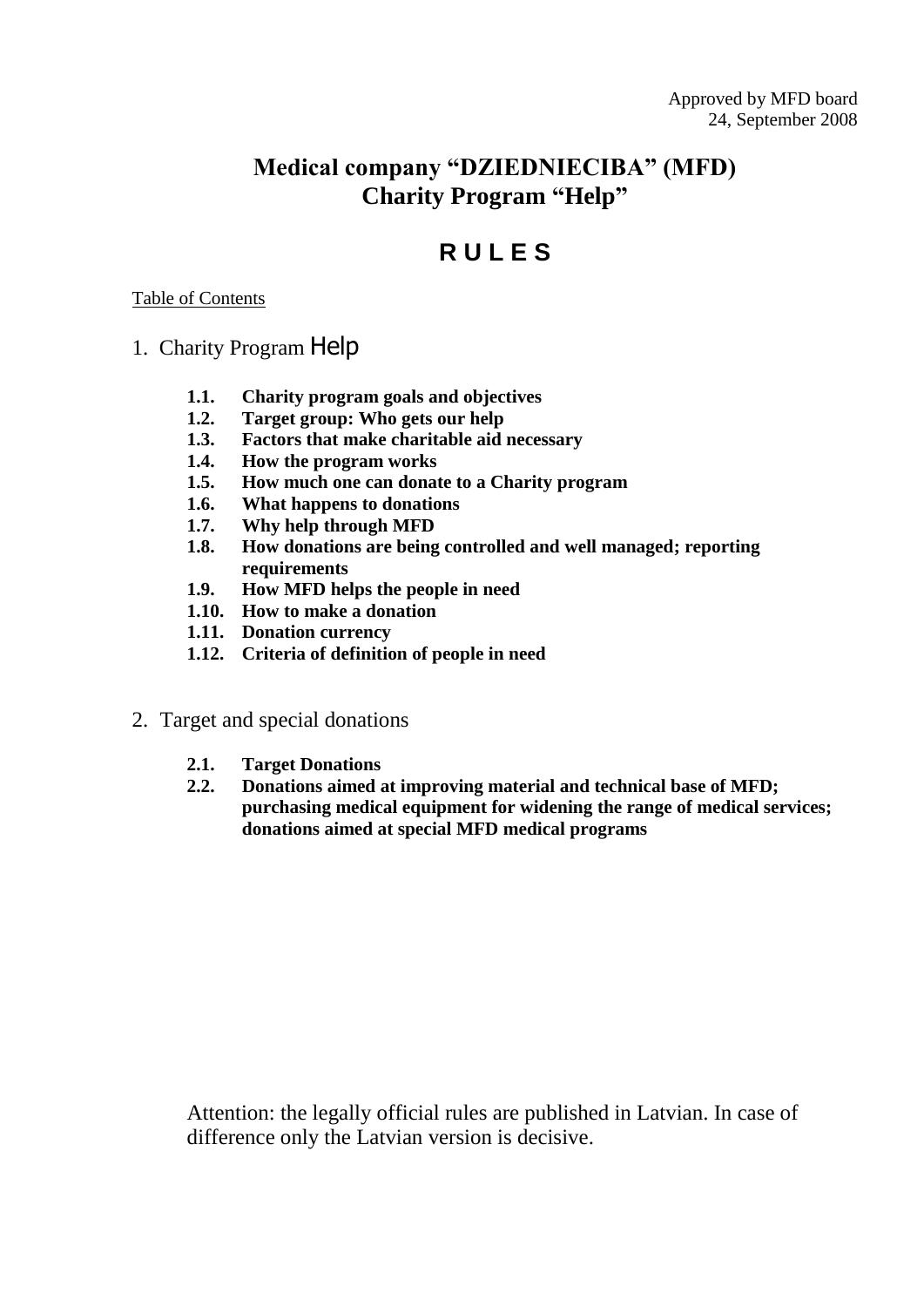#### **1.1. Charity program goal**

Collecting donations to render medical services to the people in need.

## **1.2. Target group - who gets the help**

These are the most socially [disadvantaged](http://www.multitran.ru/c/m.exe?t=4113874_1_2) groups of population: persons of I and II stages of disability of any age; persons under 18 and persons over 65. When determining who needs help, MFD staff pays a special attention to the standard of well-being of the person in need.

The priority is given to those who are not able to provide for themselves due to their difficult financial situation or physical/mental disability and at the same time need urgent medical treatment. (See 1.12. Criteria for definition of people in need)

#### **1.3. Factors which make charity aid necessary**

Despite the existing State program of rendering medical services, a certain proportion of population is not able to receive necessary medical treatment for the following reasons:

- While some medical services are being paid by the Latvian State, there is so called *Patient's fee* ranging from 0,50 LVL to 9,00 LVL  $(0.70 - 12.86 \text{ } \epsilon)$  per visit. It is necessary to take into consideration the fact that when receiving a wide range of medical services (visiting a family doctor, specialist's consultation, examination and diagnostics) even within one day a person has to pay a patient's fee for various medical services several times. Therefore, the total amount of patient's fees might be too high to be paid by financially [disadvantaged](http://www.multitran.ru/c/m.exe?t=4113874_1_2) groups of population (children are not supposed to pay a patient's fee, as well as some narrow categories of patients under certain conditions). (See for detail home page of The National Health Service www.vmnvd.gov.lv).
- *There are long waiting lists for obtaining medical services paid by the Latvian government.* Since the amount of funding which Latvian government appropriates for medicine is limited, medical institutions have to render medical services paid by the Latvian government only within the amount of funding given by the government**.**  Since the number of those who need necessary medical treatment exceeds the amount of government funding there are long waiting lists. Sometimes people have to wait for a year or even longer. As to many inexpensive, commonly used medical services one usually has to wait for 30-60 days. (See for updated detail home page of The National Health Service - www.vmnvd.gov.lv).Often patient's physical condition requires immediate medical examination and treatment. It's possible to obtain medical treatment on a paying basis without waiting in line. [Economically](http://www.multitran.ru/c/m.exe?t=608269_1_2) active and payable portion of population has an [insurance](http://www.multitran.ru/c/m.exe?t=88108_1_2) policy or is able to pay for medical treatment on their own. But needy pensioners and children due to financial reasons have no access to medical treatment on a paying basis. That's why this particular group of population often suffers from [inveterate](http://www.multitran.ru/c/m.exe?t=341388_1_2) chronic [diseases](http://www.multitran.ru/c/m.exe?t=2909825_1_2).
- *Restricted [availability](http://www.multitran.ru/c/m.exe?t=2675557_1_2) of medical services paid by the Latvian government.* In order to obtain medical services paid by the Latvian government patient has to follow a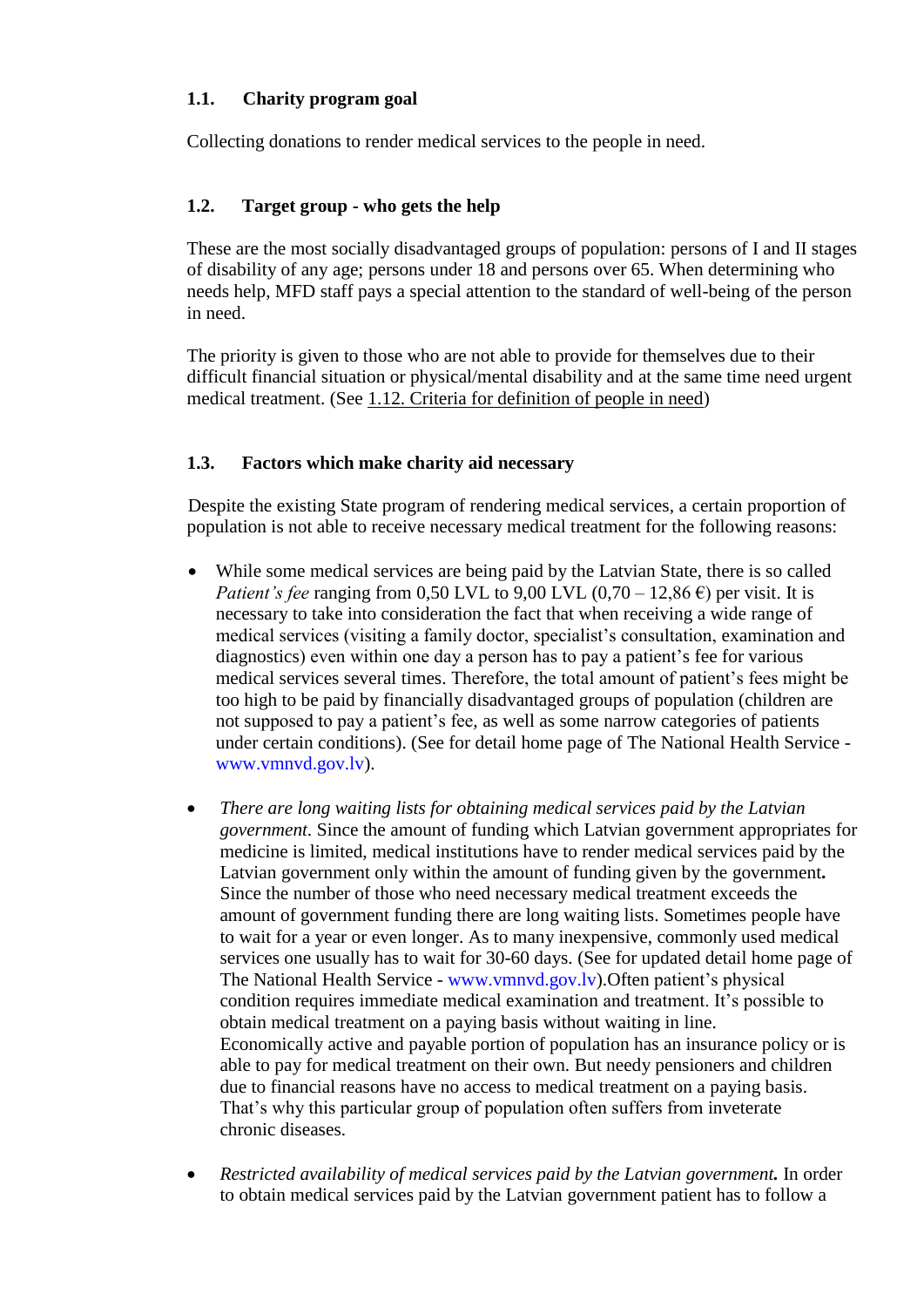number of formal procedures. Many of these formalities might be too complicated for the needy. For example, in order to visit the majority of specialists one has to visit a family doctor first. The same formal procedure applies to medical examinations and tests. A patient has to pay a patient's fee at every stage of this formal procedure. Besides, often elderly patients suffering from [inveterate](http://www.multitran.ru/c/m.exe?t=341388_1_2) chronic [diseases](http://www.multitran.ru/c/m.exe?t=2909825_1_2) physically are not able to follow these formalities.

 *Limited range of medical services paid by the Latvian government*. The fact is that Latvian government pays not for every medical treatment and not in all [occasions.](http://www.multitran.ru/c/m.exe?t=3313602_1_2) (See for detail home page of The National Health Service - www.vmnvd.gov.lv).

#### **1.4. How the program works**

Every person willing to help the people in need is welcome to make a donation. The amount of donation is optional and is being transferred to MFD charity account, or put in donation boxes located at all MFD branches. Funds collected through the donation boxes are subsequently paid to the MFD charity account.

All funds transferred to MFD bank account are used by this organization to render medical services to pensioners, children and disabled. In [restrained](http://www.multitran.ru/c/m.exe?t=3027062_1_2) terms the patient's fee is also covered by MFD in case of medical services paid by the Latvian government.

#### **1.5. How much one can donate to a Charity program**

Any amount of money is valuable and welcome. The most important thing is not the amount of money itself but willingness to help the people in need which is really priceless. Large sums of money will help the needy to obtain a wider range of medical services within a longer period of time. But smaller sums of money taken one with [another](http://www.multitran.ru/c/m.exe?t=45926_1_2) also will help a lot.

For example, with amount of money as 50 LVL, it is possible to help one needy person to go through a complete course [of medical treatment](http://www.multitran.ru/c/m.exe?t=3747517_1_2) which includes specialist's consultation, [laboratory](http://www.multitran.ru/c/m.exe?t=1857065_1_2) tests, basic diagnosis, prescribed medical treatment and consecutive specialist's consultation. Another possibility is to go through one or two expensive, yet very important methods of diagnostics such as [ultrasonography](http://www.multitran.ru/c/m.exe?t=2611215_1_2), computed [tomography](http://www.multitran.ru/c/m.exe?t=2581018_1_2) diagnostics, etc.

#### **1.6. What happens to donations**

MFD has a special bank account for receiving donations. There is a strict recording of all funds and a strict [accountability.](http://www.multitran.ru/c/m.exe?t=3763474_1_2) There is a direct access to a detailed report concerning all money received by MFD on the program's website – [http://help.mfd.lv](http://help.mfd.lv/)

At the end of [reporting](http://www.multitran.ru/c/m.exe?t=1023320_1_2) period (usually it's one month, though a period of time might be extended in order to achieve more effective medical treatment of the needy) MFD calculates the amount of all received donations. The amount of medical services rendered to the needy during the next period of time is being planned according to the amount of donations received by MFD.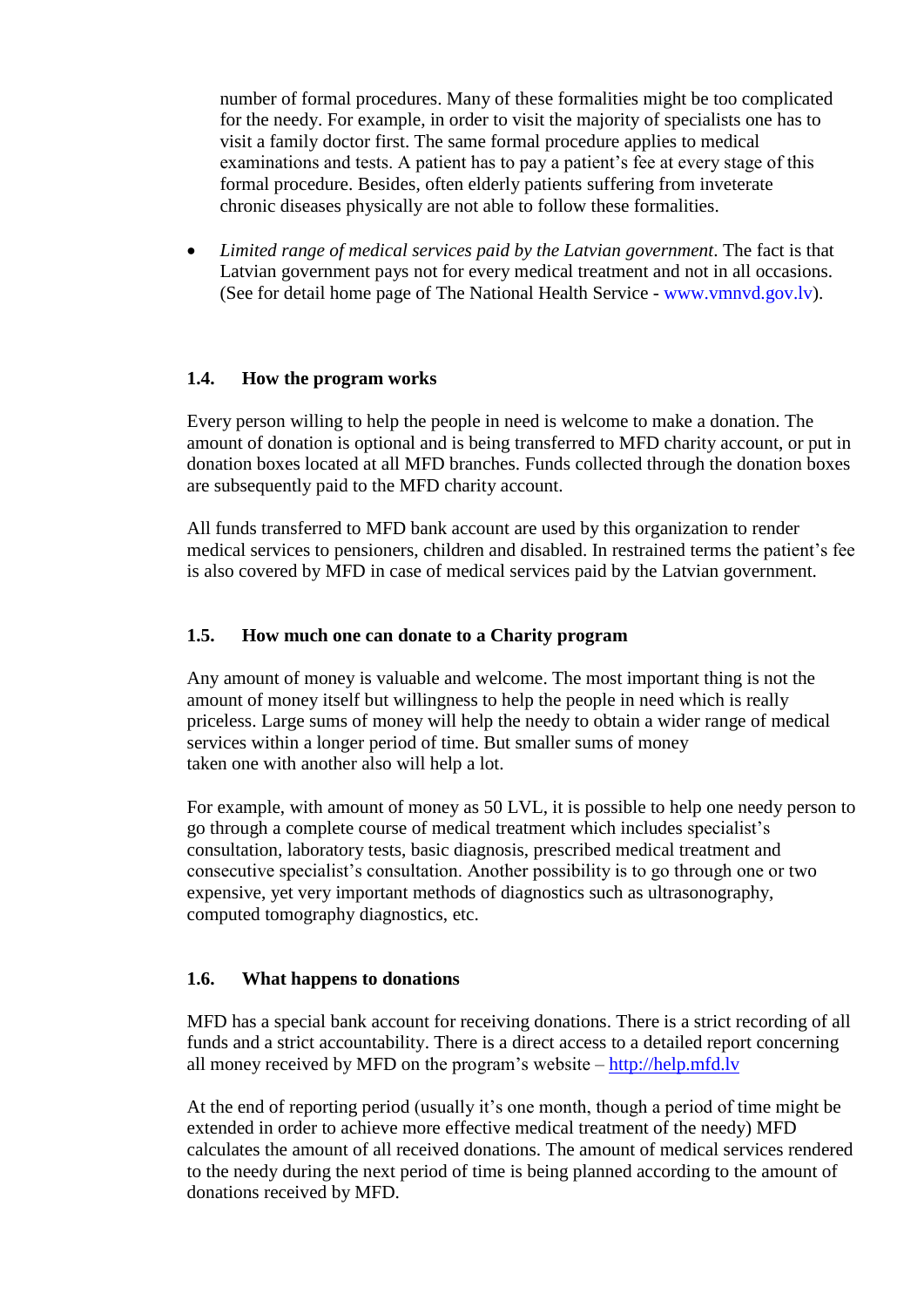By the end of next reporting period MFD checks out the real value of medical services rendered through Help Program during this particular reporting period and writes off this amount from the charity bank account transferring funds to MFD [settlement](http://www.multitran.ru/c/m.exe?t=1026422_1_2) account.

The cost of medical services is being calculated according to the current common medical services price-list issued by MFD taking into consideration all current discounts and special prices as well as actual patient's fee adopted by the government (when estimating compensation of patient's fee to the needy).

#### **1.7. Why help through MFD**

MFD medical center is located in Riga, in Kengarags district where the number of elderly people is very high. MFD uses modern technology and modern approach to the patients and medical services; therefore MFD is able to render a large number of medical services of high quality. Experienced doctors and good material and [technical](http://www.multitran.ru/c/m.exe?t=2549615_1_2) base guarantee efficient medical services to the needy.

Since MFD has practically all outpatient specialists and uses modern methods of diagnostics, it is able to render very effective medical treatment. Due to modern technology MFD guarantees accurate recording and efficient distribution of charitable medical services. As the result, even a single donated santim reaches its goal and will be productive of much good to the needy.

#### **1.8. How donations are being controlled and well managed; reporting requirements**

MFD pays a lot of attention to donations audit and public accountability. The list of donations received by MFD during current reporting period is available on the program website – [http://help.mfd.lv.](http://help.mfd.lv/)

Information on each donation includes: date donation received, name and surname of the donator (or the name of the person in whose name the donation was made); if the donator prefers to stay [anonymous,](http://www.multitran.ru/c/m.exe?t=30713_1_2) then instead of his name and surname it is stated ["Anonymous"](http://www.multitran.ru/c/m.exe?t=30713_1_2); the amount of donation in Latvian lats. Funds collected through the donation boxes are shown in the report as donations "Charity box (-es) (address)". Information on all donations received within prior reporting periods is also available on the website in the "Archive" section.

Every needy person who is getting medical services within the [framework](http://www.multitran.ru/c/m.exe?t=2092467_1_2) of Help Program signs a contract which includes certain information about the recipient, medical services rendered to him and the cost of medical treatment. By signing this contract recipient gives MFD permission to place certain information on him and medical services rendered to him on the website in order to maintain a complete transparency of handling of charity funds.

Information on all recipients who received medical services within the [framework](http://www.multitran.ru/c/m.exe?t=2092467_1_2) of Help Program within prior reporting period is also placed on the website. This particular information includes: date donation received; name and surname of the recipient; the recipient's year of birth; type of medical treatment received by them (for the sake of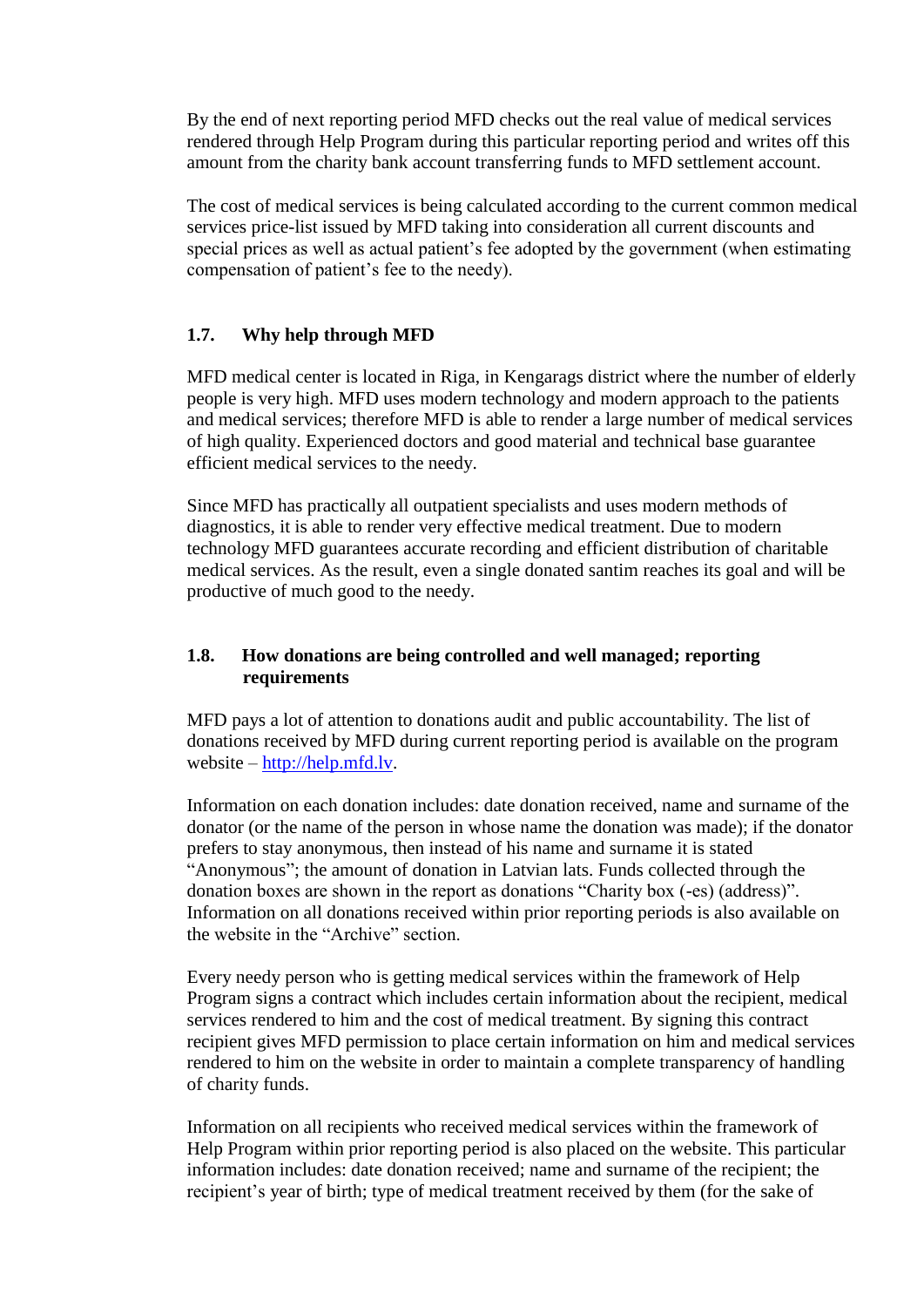patient [confidentiality](http://www.multitran.ru/c/m.exe?t=4016030_1_2) only general names of medical services are mentioned e.g. doctor's appointment, examination, patient's fee, etc.); the amount of donation in Latvian lats.

Information on all donations received within prior reporting periods is also available on this website in the "Archive" section.

MFD welcomes the idea of public accountability and public control over application of donations and gives opportunity to every donator\* ( [individual](http://www.multitran.ru/c/m.exe?t=885018_1_2) person or legal person) who pays through the MFD charity account to check himself to check out privately all charity funds within the whole reporting period when that particular donation was made. In order to do so one has to telephone Help Program coordinator (on the following phone number  $(+371)$  28 67 25 17) and arrange an appointment for the purpose of visiting MFD office and checking out the original documentation on all donations received and applied within given reporting period.

During this check-out charity bank account [statement](http://www.multitran.ru/c/m.exe?t=4244670_1_2) and contracts concerning all medical services rendered to the needy are available. One has to take into consideration that personal information on donators preferred to stay [anonymous](http://www.multitran.ru/c/m.exe?t=30713_1_2) is not available (in accordance with legal provisions only government authorities have access to this information). All information and documentation is property of MFD and one is not eligible to copy any of the documents without MFD approval. A [statement](http://www.multitran.ru/c/m.exe?t=3617274_1_2) of fact of check-out is supposed to be drawn up. Both sides have to sign the act concerning the check-out. MFD is eligible to place on the website reports on all check-outs including information on the person who initiated the check-out (name, surname, personal code or name of a legal person, registration number, name and surname of its representatives involved in check-out).

\* Due to organizational reasons, only those persons who donated 50 LVL or more within given reporting period are eligible to carry out a private check out for the very same period. Community and state organizations are eligible to carry out a check-out of all donations received and applied without any restrictions concerning reporting periods. Donations of any amount are not mandatory to them.

#### **1.9. How MFD helps the people in need**

The significant part of medical services rendered by MFD is medical services paid by the Latvian government. This type of medical services is the most available to the needy. Nevertheless according to the reasons mentioned here before (patient's fee, long waiting lists, limited accessibility, narrow range of medical services, etc.) these medical services are not able to solve problems of the needy. Though the amount of [financing](http://www.multitran.ru/c/m.exe?t=2654611_1_2) of medical services paid by the Latvian government is pretty limited, MFD to the [maximum](http://www.multitran.ru/c/m.exe?t=3707864_1_2) extent possible tries to help those who cannot afford paid medical treatment.

Thus MFD renders much more medical services to the needy than it was supposed to render within quota (amount of [financing\)](http://www.multitran.ru/c/m.exe?t=2654611_1_2) [of](http://www.multitran.ru/c/m.exe?t=2092467_1_2) medical services paid by the Latvian government. Thus in the first quarter of 2008 the amount [of](http://www.multitran.ru/c/m.exe?t=2092467_1_2) medical services rendered to the needy in [excess](http://www.multitran.ru/c/m.exe?t=3304189_1_2) of the state quota has exceeded 100 000 LVL. Those medical services were rendered in the same way as the rest of medical services paid by the Latvian government. The patients had to pay only patient's fee.

Self-cost of medical services provided at [qualitative](http://www.multitran.ru/c/m.exe?t=7182_1_2) professional and technological level is very high. The major portion of cost of medical services consists of medical staff salary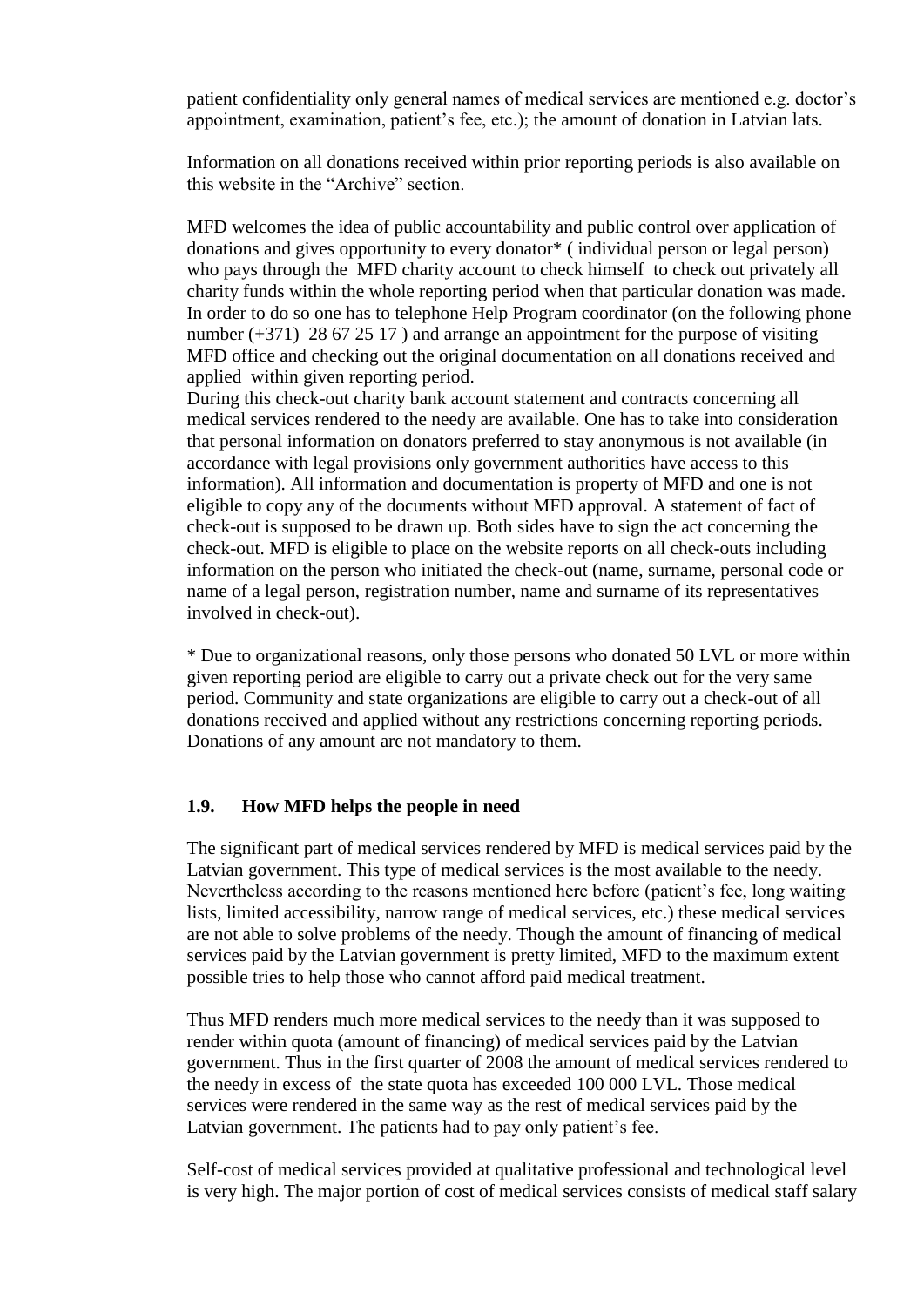(doctors, nurses, assistants) and [supporting](http://www.multitran.ru/c/m.exe?t=1930665_1_2) personnel (receptionists, [nurse's](http://www.multitran.ru/c/m.exe?t=1103550_1_2) aides). These expenses come up to 70%-80% of medical services price. The [remaining](http://www.multitran.ru/c/m.exe?t=4168455_1_2) portion of cost of medical services consists of expenses on modern medical technologies such as appreciation of [medical equipment.](http://www.multitran.ru/c/m.exe?t=2545743_1_2) Medical equipment is very expensive and costs usually from several thousands of lats up to several hundred thousands of lats. Only very small portion of cost of medical services is left to cover [administrative](http://www.multitran.ru/c/m.exe?t=90051_1_2) and other expenses. It is not possible to provide medical services without paying salary to the medical [personnel](http://www.multitran.ru/c/m.exe?t=1930665_1_2) and without buying medical equipment. And of course, it is impossible to provide a substantial amount of medical services to the needy without having a source of financing.

That is why MFD needs donations for direct financing of medical services to the needy. For its part, MFD on its own covers [managerial](http://www.multitran.ru/c/m.exe?t=90051_1_2) expenses on medical services to the needy. Taking into account its financial possibilities, MFD tries to reduce prices of MFD's paid medical services for the needy as much as only possible to the [maximum](http://www.multitran.ru/c/m.exe?t=3707864_1_2) extent. Since the beginning of 2008 MFD has a new price-list of paid medical services, it provides significant discounts (up to 20%) for the doctor's appointment for patients under 18 and over 65. On regular basis, MFD carries out various discount campaigns, in the course of which prices on popular but expensive medical services are being reduced up to 50%, thereby these medical services become much more available to the needy people.

#### **1.10. How to make a donation**

Donation could be made in two ways:

1. Through a transfer to the MFD charity account Recipient:

"DZIEDNIECIBA" SIA Registration Nr. LV40003074548 Rusonu str. 15, Riga, LV-1057, Latvia.

Bank account for receiving donations:

LV93UNLA0050004302970 SEB bank SWIFT: UNLALV2X

While filling up the form, please be sure to state "Donation" in the section "Purpose of money transfer". If you prefer to stay [anonymous,](http://www.multitran.ru/c/m.exe?t=30713_1_2) please mark your gift "*[Anonymous](http://www.multitran.ru/c/m.exe?t=30713_1_2)*". It is possible to make a donation in the name of other individual or legal person. Then their name will appear as a donator on the list of donators in the public report on donations received. You can mark: "In the name of <Name, surname>" or "In the name of <Name of the legal person>".

For example: "**Donation**" "**Donation. Anonymous"** "Donation. In the name of "ABC company""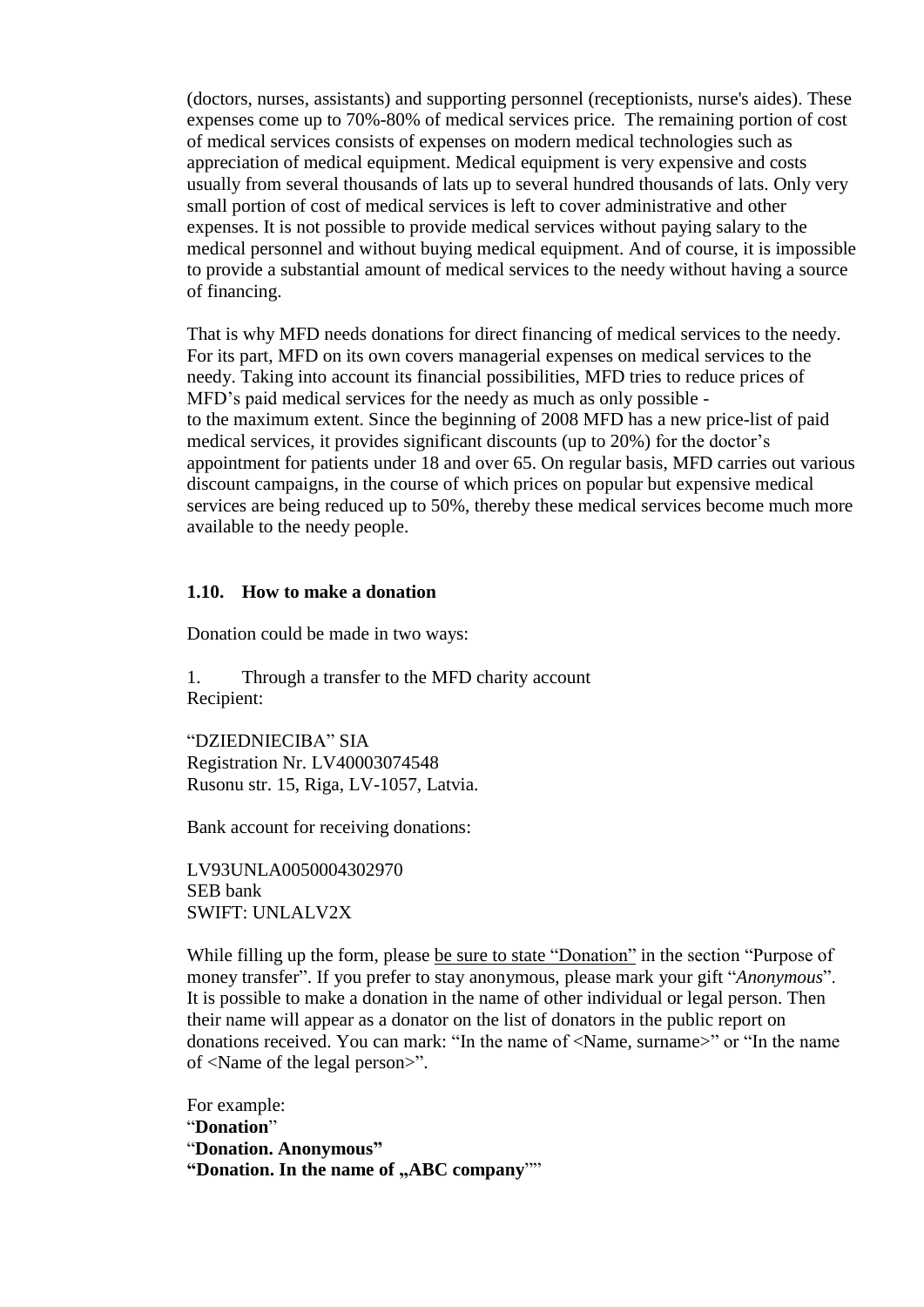If in the section "Purpose of money transfer" the word "Donation" was not mentioned, and there is no other clear indication that the given fund transfer was a donation, then MFD gives to this amount of money a status of *Indefinite fund transfer*. MFD will try to determine the purpose of this particular fund transfer by getting in touch with the ordering customer and so on. After a certain period of time or after determining the real purpose of this particular fund transfer, MFD reserves the right to return the funds to the ordering customer or to declare the funds as a donation.

If filling up the form the ordering customer states any additional information which is not mentioned in these particular rules, MFD reserves the right not to publish that information in public accountability reports. If filling up the form the ordering customer states any portion of information which does not correspond with purposes mentioned in these particular rules or their essence (e.g. obscene or offensive language, etc.), MFD reserves the right not to publish that information in public accountability reports. In such a case, in public accountability report that donation will be accompanied by the note: "*No or changed information*". The same note will accompany all other donations if due to technical reasons it is impossible to specify name and surname of the donator or in whose name the donation was made and so on. In case, there is any inaccuracy in information concerning your donation placed on the website, please get in touch with Help Program coordinator (phone number (+371) 28 67 25 17).

2. Through the donation boxes located at all MFD branches

The donation boxes are placed:

- Rusonu Str. 15, Riga,
	- MFD Outpatient Hospital "Dziedniecība"
	- MFD Diagnostics
	- Dental clinic "ASTRA dent"
	- Compulsory Health Check service
	- Radiology reception 3rd floor
	- Cafe
- Vienibas G. 109, Riga, MFD Outpatient Hospital "Pardaugava"
- Aglonas Str. 35/3, Riga, MFD Doctor's office "Aglonas"
- Maskavas Str. 297, Riga, MFD Doctor's office "Maskavas"
- S. Eizensteina Str. 23, Riga, MFD Doctor's office "Mezciems"
- F. Sadovnikova Str. 20, Riga, MFD Visual and functional diagnostics
- Burtnieku Str. 33, Riga, Dental clinic "NovaDent" and Woman's health center "Vita"
- Stabu Str. 52, Riga, Dental clinic "NovaDent"
- Valdeku Str. 65, Riga, MFD Doctor's office "Ziepniekkalns"
- Bullu Str. 9, Riga, MFD Outpatient Hospital "Ilguciems"

The donation boxes are emptied if filled minimum at 1/3.

Collected funds are put into the MFD charity account. In the MFD charity program's "Help" reports these funds are shown as donations "Charity box (-es) (address)". Funds collected through the donation boxes are being spent in the same way as funds donated by transferring them into the MFD charity account.

#### **1.11. In what currency are donations being accepted**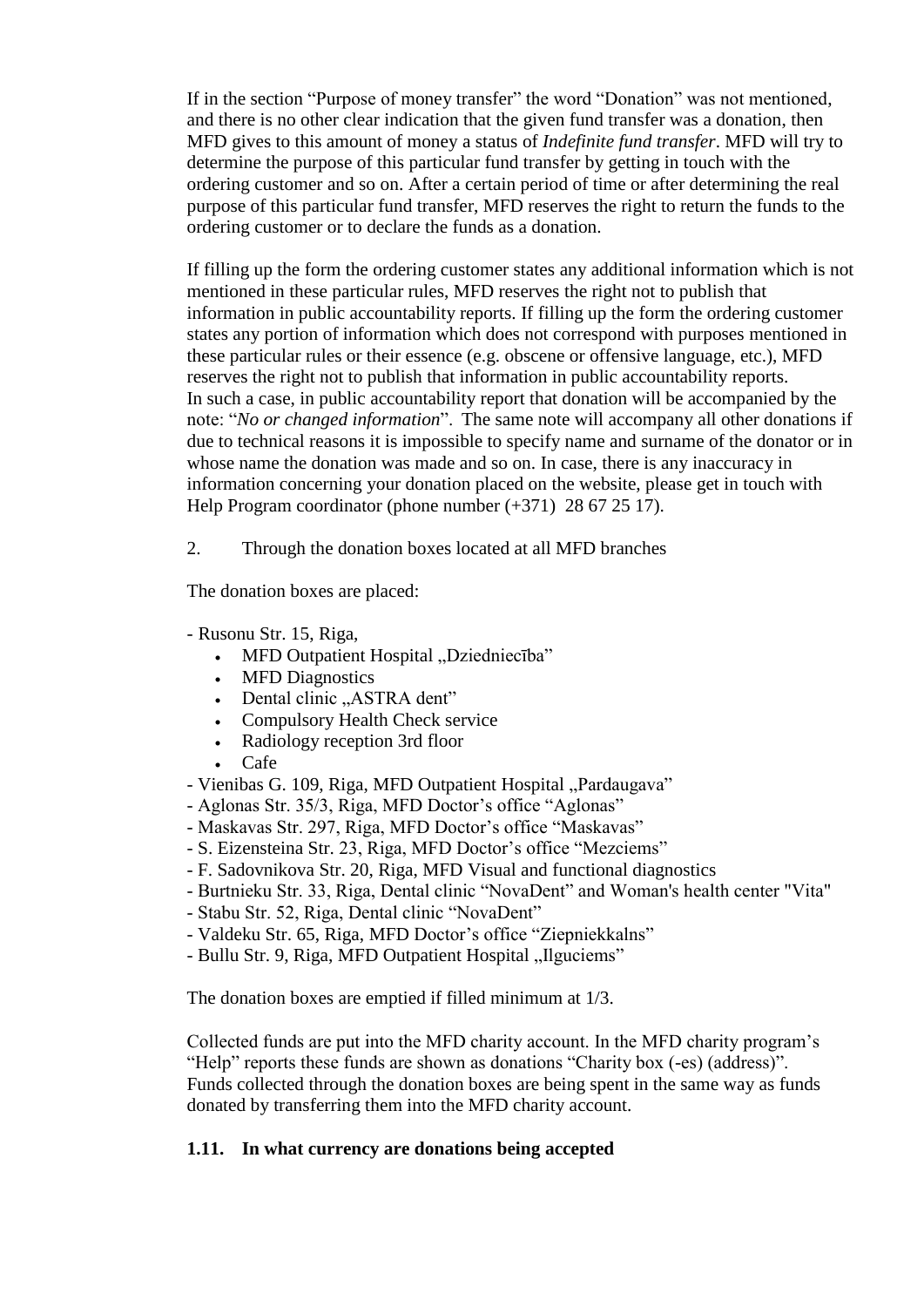Donations are being accepted in any currency. But bank account for receiving donations mentioned above is a Latvian lat (LVL) bank account. Therefore all donations made in foreign currency will be automatically converted into lats according to the exchanging rate of the recipient's bank. So valuation of donations is expressed in Latvian national currency – LVL, and all financial reports display amounts only in lats.

## **1.12. Criteria of definition of people in need**

#### **Mandatory conditions**

1.1. Age: under 18 or 65 and over.

or

1.2. Persons of I и II groups of disability of any age.

1.3. Personnel of MFD or any affiliated company as well as their relatives are not eligible to get medical services as the needy in the frame of the Charity Program "Help".

#### **Priority factors**

(conditions determining priority in the course of applicants selection when applicants meet mandatory conditions)

- 2.1. Official status of the needy (according to effective Latvian normative acts).
- 2.2. Persons suffering from serious or chronic illness (oncological diseases, AIDS, etc.).
- 2.3. Lonely pensioners.
- 2.4. Orphans or children growing up in single-parent or dysfunctional families.
- 2.5. Persons of III stages of disability.
- 2.6. Persons aged 80 and over.

#### **2. Target and special donations**

#### **2.2. Receiving Target Donations**

Donations within the framework of Help Program might have a designated purpose at will of the ordering customer, e.g. help addressed to the group of patient suffering from a particular medical condition, etc.

The amount of this sort of donation should be at least 5 000 LVL.

Before making a target donation, please get in touch with Help Program coordinator by phone  $(+371)$  28 67 25 17 or e-mail palidzi@mfd.lv and discuss the conditions of realization of the donation.

Please take into consideration that only provisional arrangement and special procedure of receiving donation will guarantee its use for a specified purpose different from a standard one. Otherwise all donations (which includes donations of 5 000 LVL and over), received on MFD charity account will be taken into account and used according to the regular rules of MFD Charity Program "Help" (1.1. – 1.12. articles).